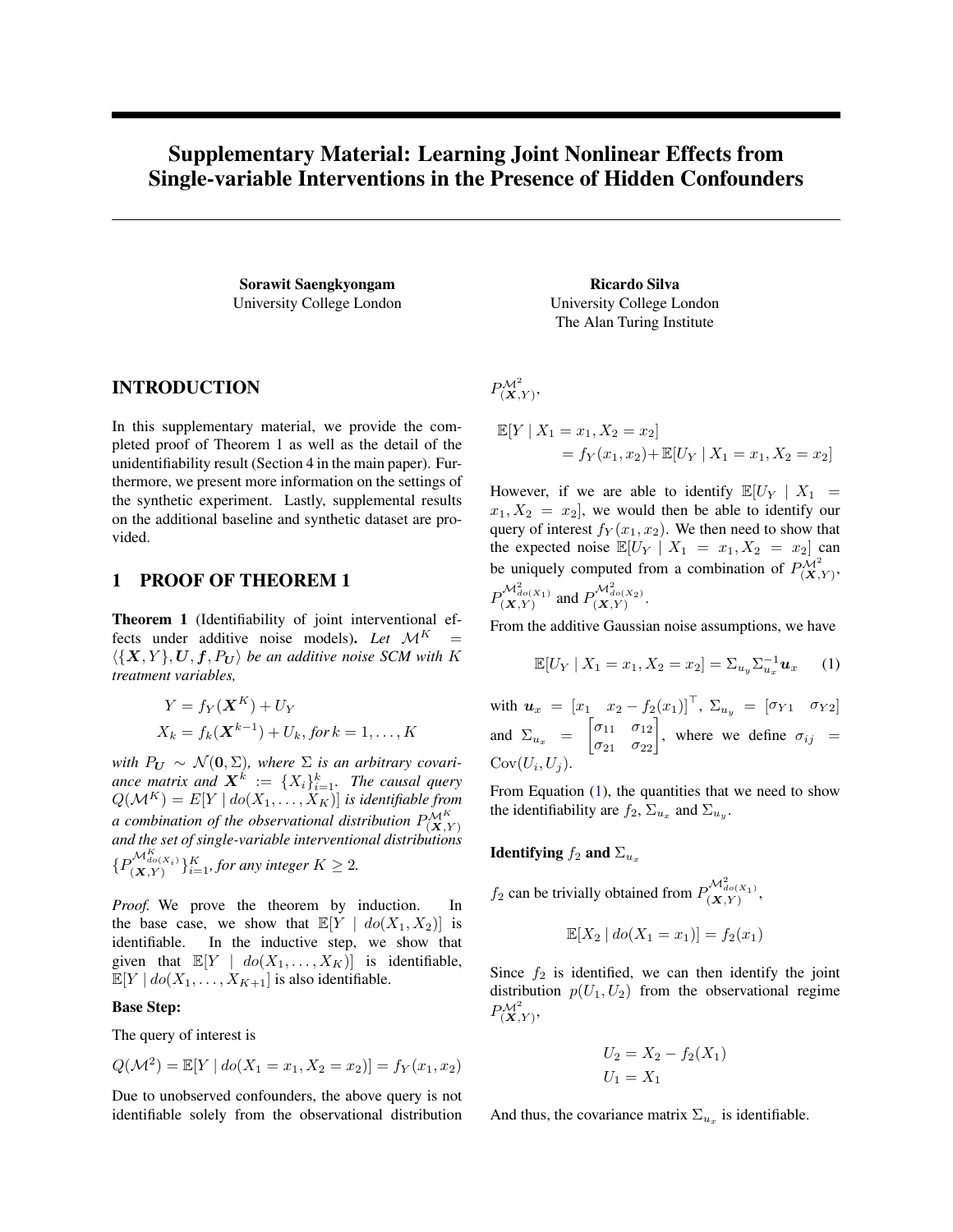#### **Identifying**  $\sigma_{Y1}$

From the regime  $P_{(\mathbf{X}, Y)}^{\mathcal{M}^2_{do(X_1)}}$ , we have

<span id="page-1-0"></span>
$$
\mathbb{E}[Y \mid do(X_1 = x_1)] = \mathbb{E}[f_y(x_1, f_2(x_1) + U_2)] \quad (2)
$$

From the regime  $P_{(\mathbf{X},Y)}^{\mathcal{M}^2_{do(X_2)}}$ , we have

$$
\mathbb{E}[Y | X_1 = x_1, do(X_2 = x_2)]
$$
  
=  $f_y(x_1, x_2) + \mathbb{E}[U_Y | X_1 = x_1]$ 

We can hypothetically choose  $x_2 = f_2(x_1) + u_2$  and treat the above solely as a mathematical expression that can take a random variable as an input, in this case  $U_2$ :

$$
\mathbb{E}[Y \mid X_1 = x_1, do(X_2 = f_2(x_1) + U_2)].
$$

We then take its expectation with respect to the identifiable marginal  $p(U_2)$ . The left-hand side of the equation below is also identifiable since  $f_2$  is and we observe all single-variable interventions.

<span id="page-1-1"></span>
$$
\mathbb{E}_{p(U_2)}[\mathbb{E}[Y | X_1 = x_1, do(X_2 = f_2(x_1) + U_2)]]
$$
  
= 
$$
\mathbb{E}[f_y(x_1, f_2(x_1) + U_2)] + \mathbb{E}[U_Y | X_1 = x_1].
$$
 (3)

Subtracting  $(2)$  from  $(3)$ , we get

$$
(3) - (2) = \mathbb{E}[U_Y | X_1 = x_1] = \mathbb{E}[U_Y | U_1 = x_1].
$$

<span id="page-1-2"></span>**Lemma 1.** Let  $U_1$  and  $U_2$  be zero-mean random vari*ables. The covariance*  $Cov(U_1, U_2)$  *can be identified from the conditional expectation*  $\mathbb{E}[U_2 | U_1]$  *and the marginal distribution*  $p(U_1)$ *.* 

*Proof.*

$$
Cov(U_1, U_2) = \mathbb{E}[U_1 U_2]
$$
  
=  $\int_{u_2, u_1} u_2 u_1 p(u_2, u_1)$   
=  $\int_{u_1} u_1 \int_{u_2} u_2 p(u_2 | u_1) p(u_1)$   
=  $\int_{u_1} u_1 \mathbb{E}[U_2 | u_1] p(u_1)$   
=  $\mathbb{E}_{U_1 \sim p(U_1)} [U_1 \mathbb{E}[U_2 | U_1]].$ 

By Lemma [1,](#page-1-2) the covariance  $\sigma_{Y1} = \text{Cov}(U_y, U_1)$  is identified from  $\mathbb{E}[U_y | U_1]$  and  $p(U_1)$ .

### Identifying  $\sigma_{Y2}$

From the regime  $P_{(\mathbf{X},Y)}^{\mathcal{M}_{do(X_1)}^2}$ , and the one-to-one mapping between  $X_2$  and  $U_2$  for a fixed  $x_1$ , we get

$$
\mathbb{E}[Y \mid do(X_1 = x_1), U_2 = u_2]
$$
  
=  $\mathbb{E}[f_y(X_1, f_2(X_1) + U_2) + U_y \mid do(X_1 = x_1), U_2 = u_2]$   
=  $f_y(x_1, f_2(x_1) + u_2) + \mathbb{E}[U_y \mid U_2 = u_2].$ 

Since we can trivially obtain  $p(X_1)$ , we can then take an expectation over  $X_1$  according to that distribution,

$$
\mathbb{E}_{p(X_1)}[\mathbb{E}[Y \mid do(X_1 = x_1), U_2 = u_2]]
$$
  
=  $\mathbb{E}[f_y(X_1, f_2(X_1) + u_2)] + \mathbb{E}[U_y \mid U_2 = u_2].$  (4)

From the regime  $P_{(\mathbf{X},Y)}^{\mathcal{M}_{do(X_2)}^2}$ , we get

<span id="page-1-3"></span>
$$
\mathbb{E}[Y | X_1 = x_1, do(X_2 = x_2)]
$$
  
=  $\mathbb{E}[f_y(X_1, X_2) + U_y | X_1 = x_1, do(X_2 = x_2)]$   
=  $f_y(x_1, x_2) + \mathbb{E}[U_y | X_1 = x_1]$ 

Since we have identified  $f_2$  and  $p(X_1)$ , we can then theoretically choose  $x_2 = f_2(x_1) + u_2$  and take the expectation over  $p(X_1)$ ,

$$
\mathbb{E}_{p(X_1)}[\mathbb{E}[Y | X_1, do(X_2 = f_2(X_1) + u_2)]]
$$
  
=  $\mathbb{E}[f_y(X_1, f_2(X_1) + u_2)].$  (5)

From  $(4)-(5)$  $(4)-(5)$  $(4)-(5)$ , we have

<span id="page-1-4"></span>
$$
(4) - (5) = \mathbb{E}[U_y | U_2 = u_2].
$$

 $\sigma_{Y2} = \text{Cov}(U_y, U_2)$  is now identifiable using Lemma [1.](#page-1-2)

### Inductive Step:

**Claim 1.** Given that the causal query  $Q(M^K)$  =  $\mathbb{E}[Y \mid do(X_1, \ldots, X_K)]$  *is identifiable for any model obeying the Main Assumptions in Section 5 where* |X| = *K*, we have that  $Q(\mathcal{M}^{K+1}) = \mathbb{E}[Y|do(X_1, ..., X_{K+1})]$ *is also identifiable for any model where*  $|\mathbf{X}| = K + 1$ *.* 

*Proof of Claim 1.*

 $\Box$ 

Similar to the base case, we can write  $Q(\mathcal{M}^{K+1})$  as

$$
Q(\mathcal{M}^{K+1}) = \mathbb{E}[Y \mid do(X_1 = x_1, ..., X_{K+1} = x_{K+1})]
$$
  
=  $f_y(\mathbf{X}^{K+1})$ 

From observational distribution  $P_{(\mathbf{X}, Y)}^{\mathcal{M}^{K+1}}$ , we get

$$
\mathbb{E}[Y | X_1 = x_1, \dots, X_{K+1} = x_{K+1}]
$$
  
=  $f_y(\mathbf{X}^{K+1}) + \mathbb{E}[U_y | X_1 = x_1, \dots, X_{K+1} = x_{K+1}]$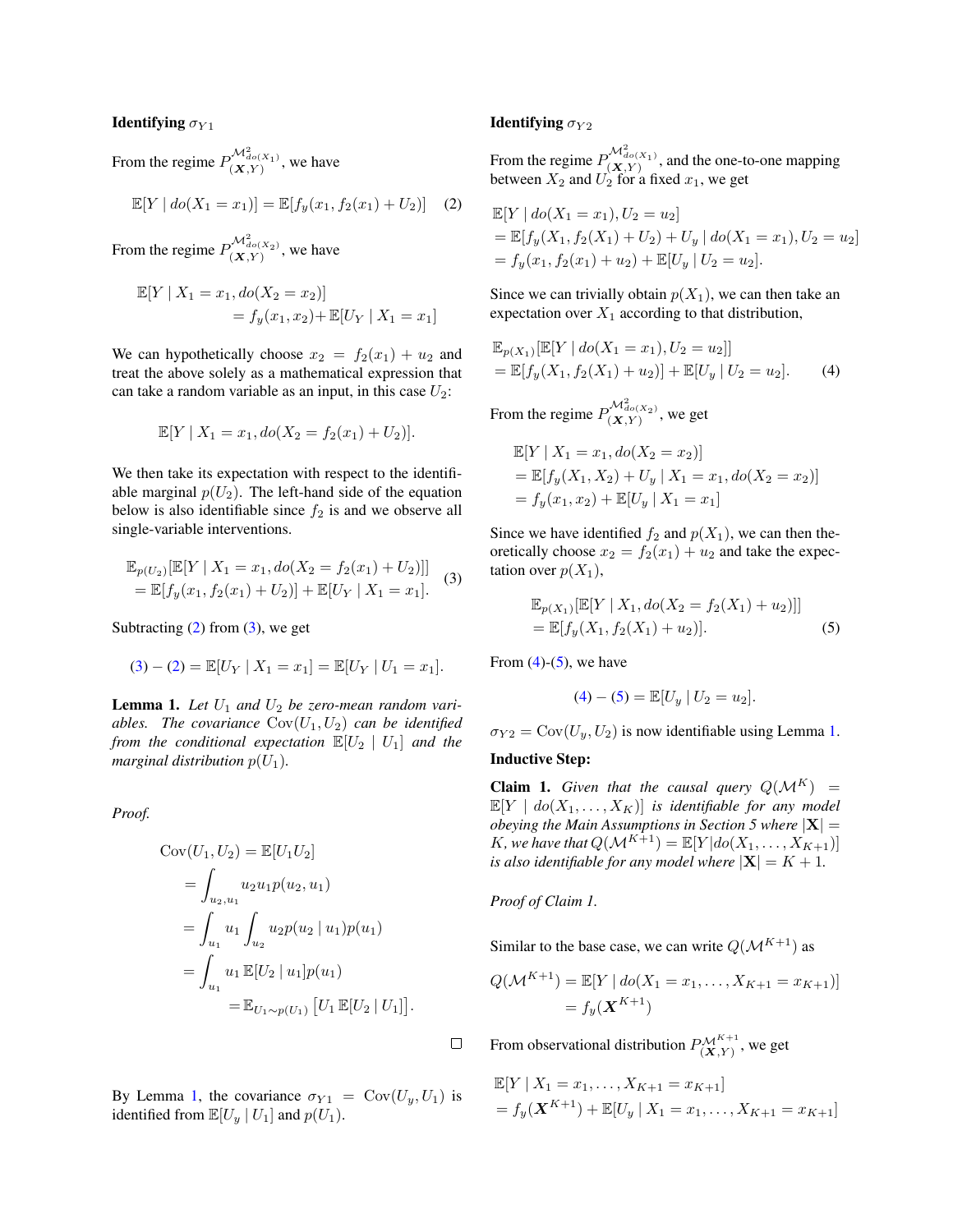We then only need to show that  $\mathbb{E}[U_u | X_1 =$  $x_1, \ldots, X_{K+1} = x_{K+1}$  is identifiable from the observational and *single-variable* interventional distributions.

From the additive Gaussian noise assumption, we have

$$
\mathbb{E}[U_y \mid X_1 = x_1, \ldots, X_{K+1} = x_{K+1}] = \sum_{u_y} \sum_{u_x}^{-1} u_x
$$

where  $\mathbf{u}_x = \begin{bmatrix} x_1 & \cdots & x_{K+1} - f_{K+1}(x_K) \end{bmatrix}^\top$ ,  $\Sigma_{u_y}$  =  $\left[\sigma_{y1} \cdots \sigma_{y(K+1)}\right], \Sigma_{u_x}$  =  $\lceil$  $\overline{\phantom{a}}$  $\sigma_1^2$   $\cdots$   $\sigma_{1(K+1)}$ .<br>.<br>.  $\sigma_{(K+1)1} \quad \cdots \quad \sigma_{K+1}^2$ 1  $\Big| \cdot \Big|$  To identify  $\Sigma_{u_x}$  and

 $\sigma_{y1}, \ldots, \sigma_{yK}$ , we make use of the marginalization of a SCM defined in [Bongers et al.](#page-5-0) [\(2016\)](#page-5-0). Since  $\mathcal{M}^{K+1}$ is acyclic (as we only consider an acyclic SCM), we can then marginalize out any subset of the endogenous variables associated with  $\mathcal{M}^{K+1}$ .

### Identifying  $\Sigma_{u_x}$

We marginalize Y and obtain the marginalization  $\mathcal{M}_{marg(Y)}^{K+1}$ . Since Y has no child node, marginalizing out  $Y$  has not effect on the rest of structural equations  ${f_1, \ldots, f_{K+1}}$ . We can then treat  $X_{K+1}$  as a new Y and  $\mathcal{M}_{marg(Y)}^{K+1}$  will now be equivalent to  $\mathcal{M}^{K}$ . Since we assume that  $Q(\mathcal{M}^K)$  is identifiable, the covariance  $\Sigma_{u_x}$  is then identifiable.

# **Identifying**  $\sigma_{y1}, \ldots, \sigma_{yK}$

We marginalize  $X_{K+1}$  and obtain the marginalization  $\mathcal{M}^{K+1}_{marg(X_{K+1})}$  which preserves causal semantics of  $\mathcal{M}^{K+1}$  and has the following structural equations

$$
Y = f_y(\mathbf{X}^K, f_{K+1}(\mathbf{X}^K) + U_{K+1}) + U_y
$$
  

$$
X_k = f_k(\mathbf{X}^{k-1}) + U_k, \text{ for } k = 1, ..., K.
$$

We then have that,

$$
\mathbb{E}[Y | X_1 = x_1, ..., X_K = x_K]
$$
  
=  $\mathbb{E}[f_y(\mathbf{x}^K, f_{K+1}(\mathbf{x}^K) + U_{K+1})]$   
+  $\mathbb{E}[U_y | X_1 = x_1, ..., X_K = x_K].$ 

Define  $g_y(\boldsymbol{x}^K) := \mathbb{E}[f_y(\boldsymbol{x}^K, f_{K+1}(\boldsymbol{x}^K) + U_{K+1})]$ , then

$$
\mathbb{E}[Y \mid X_1 = x_1, \dots, X_K = x_K] \n= g_y(\mathbf{x}^K) + \mathbb{E}[U_y \mid X_1 = x_1, \dots, X_K = x_K].
$$

Since the model

$$
Y = g_y(\mathbf{X}^K) + U_y
$$
  
\n
$$
X_k = f_k(\mathbf{X}^{k-1}) + U_k, \text{ for } k = 1, ..., K,
$$

satisfies the main assumptions where  $|\mathbf{X}^{K}| = K$ , by the induction step we have that  $g_y(\mathbf{x}^K)$  is identifiable. It follows that  $\mathbb{E}[U_y | X_1 = x_1, \dots X_K = x_K]$  is identifiable, and in turn  $\sigma_{y1}, \ldots, \sigma_{yK}$  are identifiable. Next, we will show that  $\sigma_{\nu}(K+1)$  is identifiable which will conclude the proof.

**Identifying**  $\sigma_{\nu}(K+1)$ 

From the regime  $P_{(\mathbf{X}, Y)}^{\mathcal{M}_{do(X_{K+1})}^{K+1}}$ , we have

$$
\mathbb{E}[Y | X_1 = x_1, ..., do(X_{K+1} = x_{K+1})]
$$
  
=  $\mathbb{E}[f_y(\mathbf{X}^{K+1}) + U_y | X_1 = x_1, ..., do(X_{K+1} = x_{K+1})]$   
=  $f_y(\mathbf{X}^{K+1}) + \mathbb{E}[U_y | X_1 = x_1, ..., X_K = x_K]$ 

The identifiability of  $Q(\mathcal{M}^K)$  implies that  $f_{K+1}$  is identifiable. We can then choose  $x_{K+1} = f_{K+1}(\boldsymbol{x}^K) + u_{K+1}$ for some  $u_{K+1}$  in the domain of  $U_{K+1}$  and take expectation over  $p(\boldsymbol{X}^K)$ ,

<span id="page-2-1"></span>
$$
\mathbb{E}_{p(\mathbf{X}^K)}[\mathbb{E}[Y | X_1, \dots, X_K, do(X_{K+1} = x_{K+1})]]
$$
  
= 
$$
\mathbb{E}[f_y(X_1, f_2(X_1) + U_2, \dots, f_{K+1}(\mathbf{X}^K) + u_{K+1})]
$$
  
(6)

From the regime  $P_{(\mathbf{X},Y)}^{\mathcal{M}_{do(X_K)}^{K+1}}$ , we have

$$
\mathbb{E}[Y | X_1 = x_1, ..., do(X_K = x_K), U_{K+1} = u_{K+1}]
$$
  
=  $f_y(\mathbf{x}^K, f_{K+1}(\mathbf{x}^K) + u_{K+1})$   
+  $\mathbb{E}[U_y | X_1 = x_1, ..., U_{K+1} = u_{K+1}]$ 

Taking expectation over  $p(\boldsymbol{X}^K)$  yields,

$$
\mathbb{E}_{p(\mathbf{X}^K)}[\mathbb{E}[Y | X_1, \dots, X_K, U_{K+1} = u_{K+1})]
$$
\n
$$
= \mathbb{E}[f_y(X_1, f_2(X_1) + U_2, \dots, f_{K+1}(\mathbf{X}^K) + u_{K+1})] + \mathbb{E}[U_y | U_{K+1} = u_{K+1}]
$$
\n(7)

From  $(7)-(6)$  $(7)-(6)$  $(7)-(6)$ , we can then get,

<span id="page-2-0"></span>
$$
(7) - (6) = \mathbb{E}[U_y | U_{K+1} = u_{K+1}]
$$

Finally, we can obtain  $\sigma_{\nu(K+1)}$  by Lemma [1.](#page-1-2)  $\Box$ 

#### Conclusion:

Since both the base case  $K = 2$  and the inductive step are identifiable, by induction, the causal query  $Q(\mathcal{M}^K)$ is identifiable for any integer  $K \geq 2$ .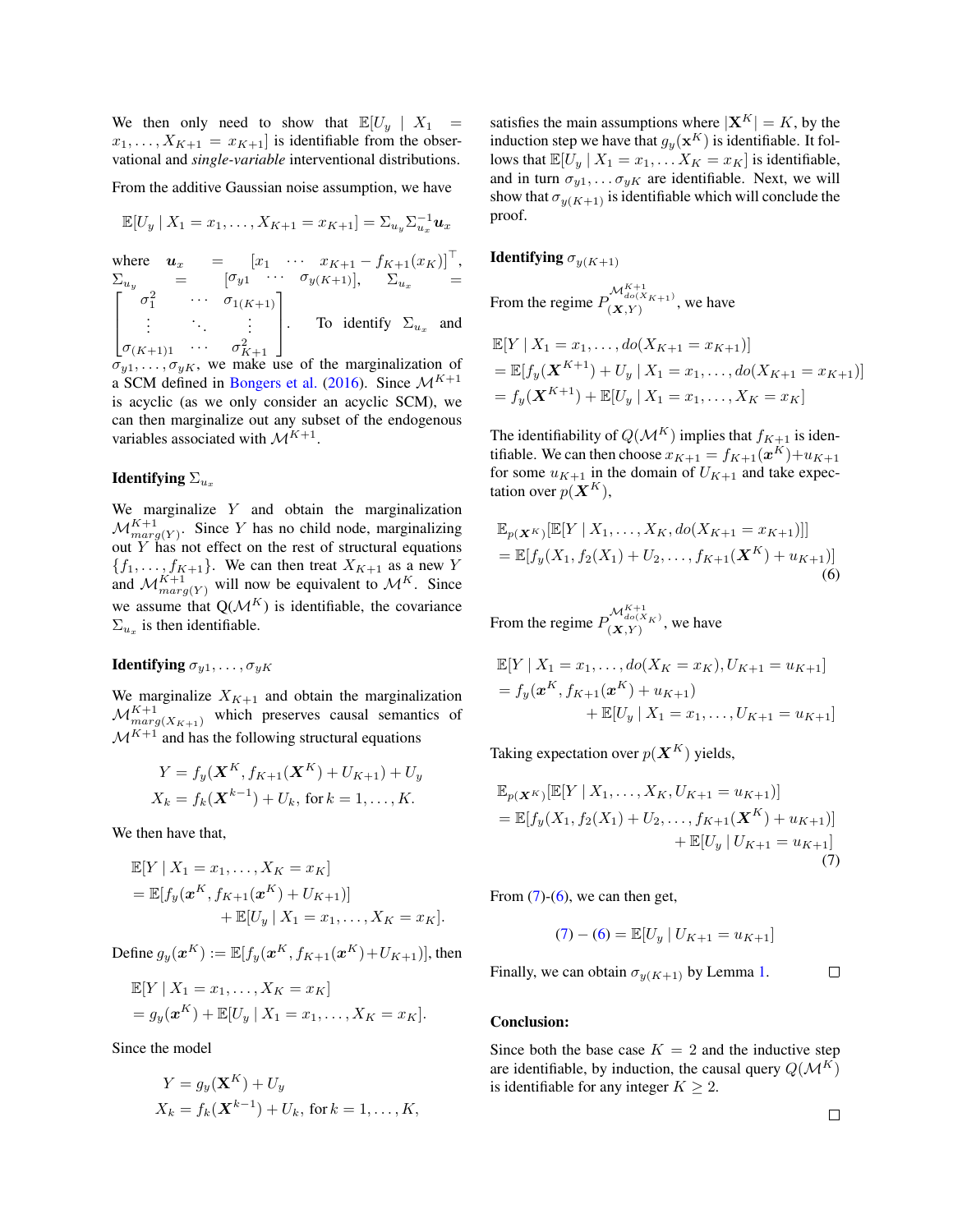# 2 UNIDENTIFIABILITY UNDER UNCONSTRAINED SCMs

To illustrate unidentifiability, we consider the case where there are two treatment variables. We will show that there exists a pair of SCMs  $\tilde{\mathcal{M}}$ ,  $\tilde{\mathcal{M}}$  such that they entail identical observational distribution ( $P^{\mathcal{H}} = P^{\mathcal{H}}$ ) as well as *single-variable* interventional distributions  $(P^{\tilde{M}_{do(X_1)}} = P^{\tilde{M}_{do(X_1)}} \text{ and } P^{\tilde{M}_{do(X_2)}} = P^{\tilde{M}_{do(X_2)}}),$ but induce different joint interventional distributions (i.e.  $P^{\mathcal{M}_{do(X_1,X_2)}} \neq P^{\mathcal{M}_{do(X_1,X_2)}}$ ).

Let  $\ddot{M}$  be an SCM with the following form,

$$
Y = X_1 \wedge X_2 \wedge U_y
$$
  
\n
$$
X_2 = X_1 \wedge U_2
$$
  
\n
$$
X_1 = U_1
$$

where  $U_y = U_2 = U_1 \sim \text{Bernoulli}(p)$ .

Let  $P^{\mathcal{M}}$  be the joint distribution induced by  $\mathcal{\ddot{M}}$ , we have

$$
P^{\tilde{\mathcal{M}}}(y, x_1, x_2) = \begin{cases} p, & \text{if } (y, x_1, x_2) = (1, 1, 1) \\ 1 - p, & \text{if } (y, x_1, x_2) = (0, 0, 0) \\ 0, & \text{otherwise} \end{cases}
$$

Intervening on  $X_1$  results in the SCM  $\ddot{M}_{do(X_1=x_1)}$  with the following form,

$$
Y = X_1 \wedge X_2 \wedge U_y
$$
  
\n
$$
X_2 = X_1 \wedge U_2
$$
  
\n
$$
X_1 = x_1
$$

with the interventional joint distribution  $P^{\mathcal{M}_{do(X_1=x_1)}},$ when  $x_1 = 1$ ,

$$
P^{\ddot{M}_{do(X_1=1)}}(y,x_2)=\begin{cases} p,& \text{if } (y,x_2)=(1,1) \\ 1-p,& \text{if } (y,x_2)=(0,0) \\ 0,& \text{otherwise} \end{cases}
$$

when  $x_1 = 0$ ,

$$
P^{\ddot{M}_{do(X_1=0)}}(y,x_2) = \begin{cases} 1, & \text{if } (y,x_2) = (0,0) \\ 0, & \text{otherwise} \end{cases}
$$

Intervening on  $X_2$  results in the SCM  $\ddot{M}_{do(X_2=x_2)}$  with the following form,

$$
Y = X_1 \wedge X_2 \wedge U_y
$$
  
\n
$$
X_2 = x_2
$$
  
\n
$$
X_1 = U_1
$$

with the interventional joint distribution  $P^{\mathcal{M}_{do(X_2=x_2)}},$ 

when  $x_2 = 1$ ,

$$
P^{\ddot{M}_{do(X_2=1)}}(y,x_1) = \begin{cases} p, & \text{if } (y,x_1) = (1,1) \\ 1-p, & \text{if } (y,x_1) = (0,0) \\ 0, & \text{otherwise} \end{cases}
$$

when  $x_2 = 0$ ,

$$
P^{\ddot{M}_{do(X_2=0)}}(y,x_1) = \begin{cases} p, & \text{if } (y,x_1) = (0,1) \\ 1-p, & \text{if } (y,x_1) = (0,0) \\ 0, & \text{otherwise} \end{cases}
$$

Let  $\overline{\mathcal{M}}$  be another SCM with the following form,

$$
Y = X_2 \wedge U_y
$$
  
\n
$$
X_2 = X_1 \wedge U_2
$$
  
\n
$$
X_1 = U_1
$$

where  $U_y = U_2 = U_1 \sim \text{Bernoulli}(p)$ 

Let  $P^{\bar{\mathcal{M}}}$  be the joint distribution induced by  $\bar{\mathcal{M}}$ , we have

$$
P^{\bar{\mathcal{M}}}(y, x_1, x_2) = \begin{cases} p, & \text{if } (y, x_1, x_2) = (1, 1, 1) \\ 1 - p, & \text{if } (y, x_1, x_2) = (0, 0, 0) \\ 0, & \text{otherwise} \end{cases}
$$

Intervening on  $X_1$  results in the SCM  $\bar{\mathcal{M}}_{do(X_1=x_1)}$  with the following form,

$$
Y = X_2 \wedge U_y
$$
  
\n
$$
X_2 = X_1 \wedge U_2
$$
  
\n
$$
X_1 = x_1
$$

with the interventional joint distribution  $P^{\bar{\mathcal{M}}_{do(X_1=x_1)}},$ when  $x_1 = 1$ ,

$$
P^{\bar{\mathcal{M}}_{do(X_1=1)}}(y, x_2) = \begin{cases} p, & \text{if } (y, x_2) = (1, 1) \\ 1 - p, & \text{if } (y, x_2) = (0, 0) \end{cases}
$$

 $\mathcal{L}$ 

0, otherwise

when  $x_1 = 0$ ,

$$
P^{\bar{\mathcal{M}}_{do(X_1=0)}}(y, x_2) = \begin{cases} 1, & \text{if } (y, x_2) = (0, 0) \\ 0, & \text{otherwise} \end{cases}
$$

Intervening on  $X_2$  results in the SCM  $\bar{\mathcal{M}}_{do(X_2=x_2)}$  with the following form,

$$
Y = X_2 \wedge U_y
$$
  
\n
$$
X_2 = x_2
$$
  
\n
$$
X_1 = U_1
$$

with the interventional joint distribution  $P^{\bar{\mathcal{M}}_{do(X_2=x_2)}},$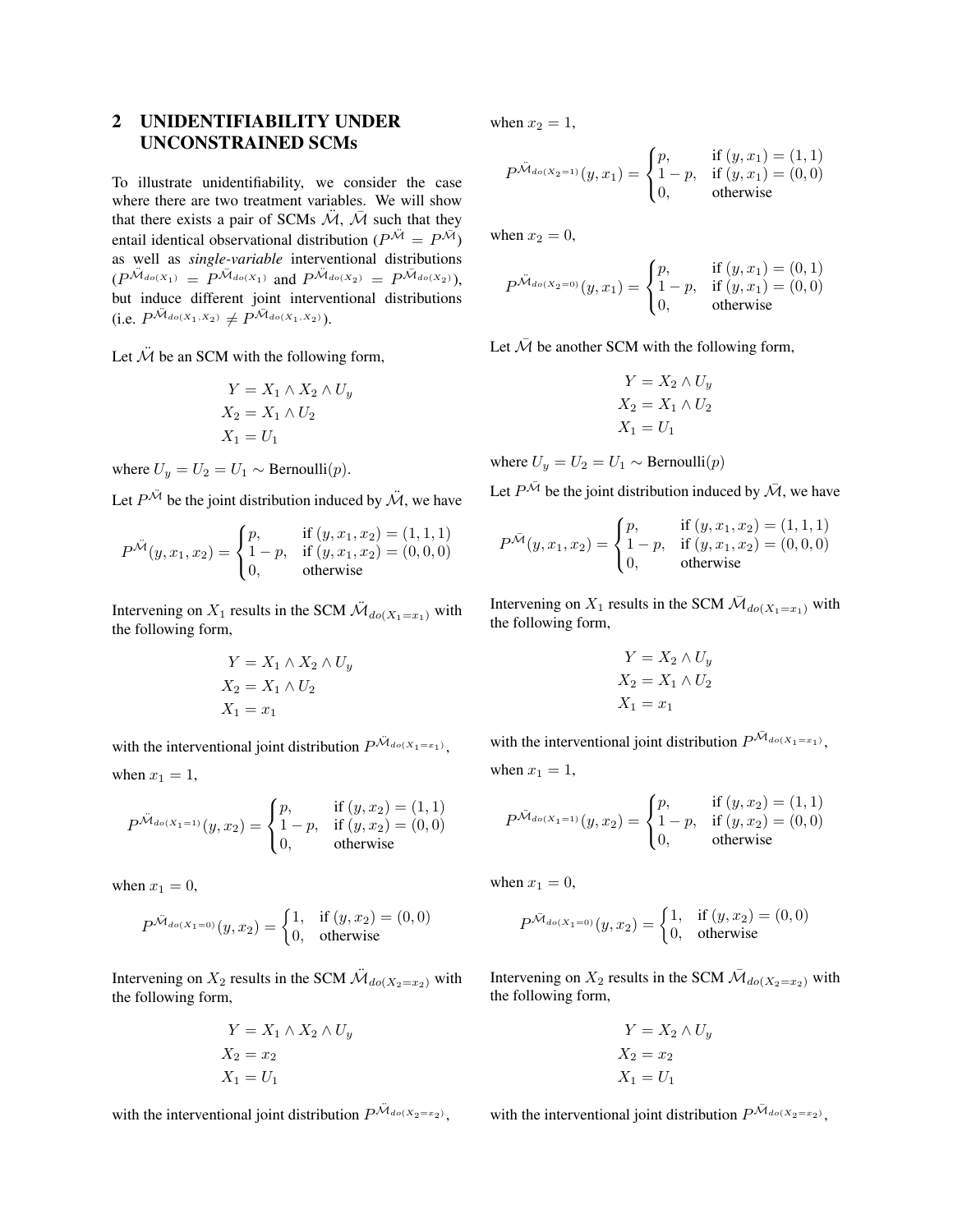when  $x_2 = 1$ ,

$$
P^{\bar{\mathcal{M}}_{do(X_2=1)}}(y, x_1) = \begin{cases} p, & \text{if } (y, x_1) = (1, 1) \\ 1 - p, & \text{if } (y, x_1) = (0, 0) \\ 0, & \text{otherwise} \end{cases}
$$

when  $x_2 = 0$ ,

$$
P^{\bar{\mathcal{M}}_{do(X_2=0)}}(y,x_1) = \begin{cases} p, & \text{if } (y,x_1) = (0,1) \\ 1-p, & \text{if } (y,x_1) = (0,0) \\ 0, & \text{otherwise} \end{cases}
$$

We can see that the given two SCMs yield the same observational distribution as well as interventional distributions when intervening on each of the treatment variables (i.e.  $P^{\tilde{M}} = P^{\tilde{M}}$ ,  $P^{\tilde{M}_{do(X_1)}} = P^{\tilde{M}_{do(X_1)}}$  and  $P^{\tilde{\mathcal{M}}_{do(X_2)}} = P^{\tilde{\mathcal{M}}_{do(X_2)}}$ ). However, they yield different joint interventional distributions,

$$
P^{\tilde{\mathcal{M}}_{do(X_1=0,X_2=1)}}(y) = \begin{cases} 1, & \text{if } y=0\\ 0, & \text{otherwise} \end{cases}
$$
  
\n
$$
\neq P^{\tilde{\mathcal{M}}_{do(X_1=0,X_2=1)}}(y) = \begin{cases} p, & \text{if } y=1\\ 1-p, & \text{if } y=0\\ 0, & \text{otherwise} \end{cases}
$$

Hence, the effect of joint interventions is not identifiable under unconstrained SCMs.

# 3 ADDITIONAL BASELINE

In addition to the direct regression baseline (REG) described in the main paper, we also consider another baseline where the regime indicators are used in the regression model. We refer to this baseline as REG\_IND. Specifically, REG\_IND models the conditional expectation  $\mathbb{E}[Y | \mathbf{PA}_Y]$  as follow,

$$
\mathbb{E}[Y | \mathbf{PA}_Y = \mathbf{x}] = f_Y(\mathbf{x}; \boldsymbol{\theta}_0) + \sum_{k=1}^K z_k f_Y(\mathbf{x}; \boldsymbol{\theta}_k)
$$

where  $z_k$  is the regime indicator variable;  $z_k = 1$  if the treatment variable  $X_k$  is intervened on, otherwise  $z_k =$ 0. For example, if the observation  $(x, y)$  is sampled from  $P_{(\mathbf{X}, Y)}^{\mathcal{M}_{do(X_1)}}$ , then  $z_1 = 1$  and  $z_k = 0$  for all  $k \neq 1$ .

Figure [1](#page-4-0) illustrates the results of the experiment described in Section 6.2.2 with the additional baseline (REG IND). It is clear from the plots that REG IND is consistently worse than the other baseline (REG); hence, we decided to not include this additional baseline in the main paper.

# 4 SYNTHETIC EXPERIMENT

In this section, we provide more details on the data generating process used in the synthetic experiment. Fur-

<span id="page-4-0"></span>

Figure 1: MAE of the predicted joint effect (left) and the parameter estimates (right) as the sample size increases. The solid lines represent the mean absolute error averaged over 50 Monte Carlo experiments and the filled regions depict its 95% confidence interval (note that both vertical and horizontal axes are in logarithmic scale).

thermore, we present additional experiment results on the synthetic data where we compare the performance of our approach to the baseline.

#### 4.1 Data Generating Process

We first define a data generating process, from which we will simulate observational and interventional samples. In the synthetic experiment, we consider the case where the number of treatments  $K = 3$ . The pre-defined data generating process is an additive noise SCM,

$$
Y = f_Y(X_1, X_2, X_3; \theta_y) + U_Y
$$
  
\n
$$
X_3 = f_3(X_1, X_2; \theta_3) + U_3
$$
  
\n
$$
X_2 = f_2(X_1; \theta_2) + U_2
$$
  
\n
$$
X_1 = U_1
$$

where  $(U_1, U_2, U_3, U_Y) \sim \mathcal{N}(\mathbf{0}, \Sigma_u)$ . We examine both linear and non-linear structural equations  $f$  in our experiments. Let  $x \in \mathbb{R}^d$  be a d-dimensional input vector, the linear functions are simply defined as,

$$
f_k(\bm{x};\bm{\theta}) := \sum_i^d \theta_i^k x_i
$$

For the nonlinear ones, we add second-order interactions in addition to the main effects. Let  $\phi : \mathbb{R}^d \to \mathbb{R}^{d + \binom{d}{2}}$  be